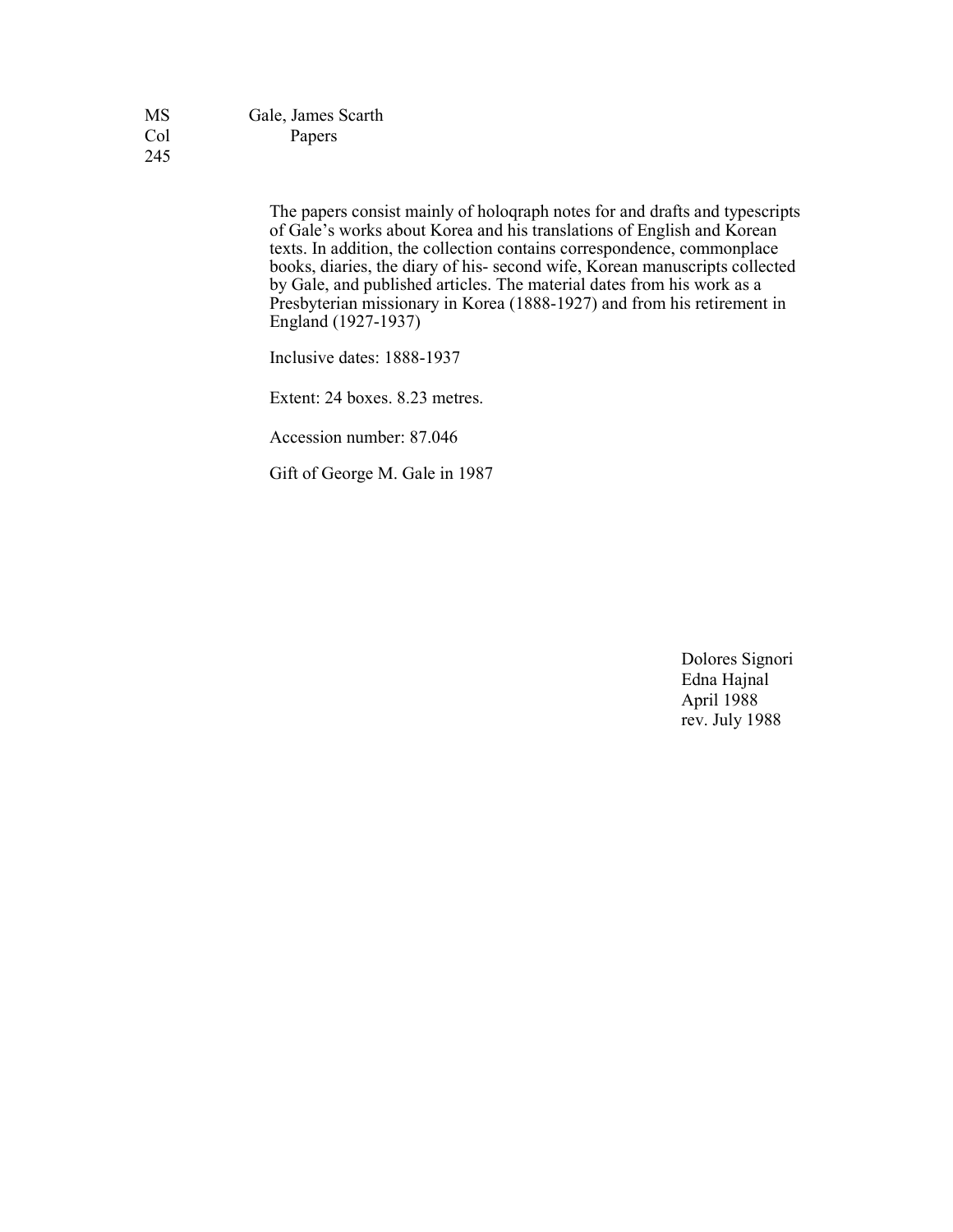| <b>MS</b> | Gale, James Scarth |  |
|-----------|--------------------|--|
| Col       | Papers             |  |
| 245       |                    |  |

# **Chronology**

| 1863 | Born February 19th in Pilkington, -Wellington County, Ontario to John and<br>Miami (née Bradt) Gale.                                                                                                                                                           |
|------|----------------------------------------------------------------------------------------------------------------------------------------------------------------------------------------------------------------------------------------------------------------|
| 1888 | Graduated from University College at the University of Toronto with a B.A.<br>in foreign languages.<br>Registered at Knox College to study theology, but left for Korea as a<br>missionary volunteer with the YMCA.                                            |
| 1891 | Joined the U.S.A. Presbyterian Mission                                                                                                                                                                                                                         |
| 1892 | Married Hattie (née Gibson) Heron, widow of his friend, Dr. J.W. Heron,<br>who had died in 1890.                                                                                                                                                               |
| 1894 | Published Korean Grammatical Forms (Seoul:<br>Trilingual Press)                                                                                                                                                                                                |
| 1895 | Published a translation prepared by himself and his wife of John Bunyan's<br>The Pilgrim's Progress (Seoul: Trilingual Press)                                                                                                                                  |
| 1897 | Published Korean-English Dictionary (Yokohama: Kelby) and Korean<br>Sketches (Chicago: Fleming H. Revell)<br>Spent one year in Washington, D.C. where he was ordained by the New<br>Albany Presbytery.                                                         |
| 1898 | Returned to Korea.                                                                                                                                                                                                                                             |
| 1900 | Mrs. Gale and her daughters went to Switzerland where they remained for<br>six years.                                                                                                                                                                          |
| 1903 | Travelled via the Trans-Siberian Railway to Switzerland where he spent six<br>months.<br>Wrote and published <i>The Vanguard</i> (New York: Fleming H. Revell)<br>Received an honourary degree, Doctor of Divinty, from Howard University,<br>Washington, D.C. |
| 1906 | Spent a year's leave in Washington                                                                                                                                                                                                                             |
| 1907 | Returned to Korea with his family. Mrs. Gale became ill and died the<br>following year.                                                                                                                                                                        |
| 1909 | Published Korea in Transition (New York: Young People's Missionary<br>Movement of the United States and Canada)                                                                                                                                                |
| 1910 | Married Ada Louise Sale who had grown up in Japan                                                                                                                                                                                                              |
|      |                                                                                                                                                                                                                                                                |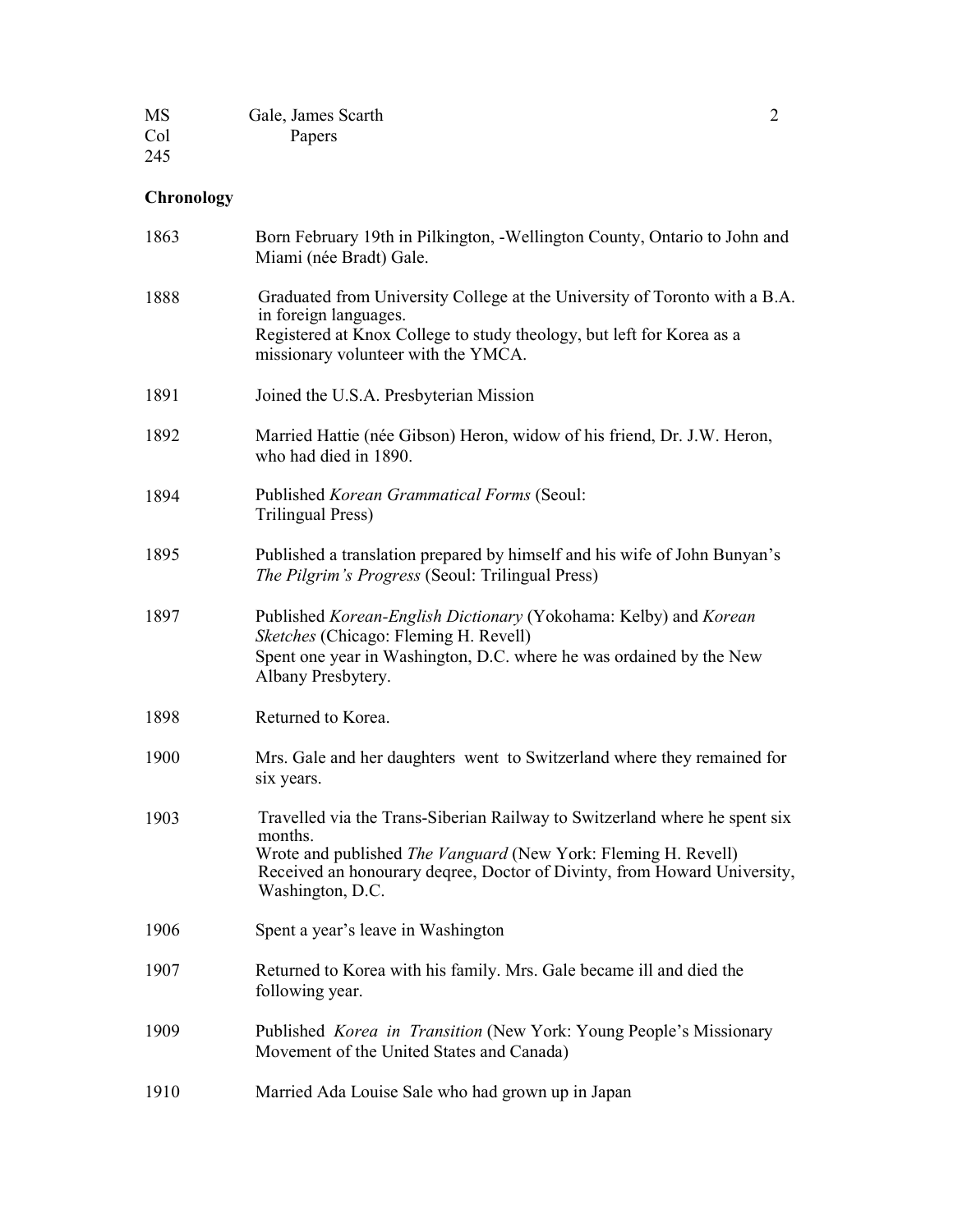| <b>MS</b> | Gale, James Scarth |  |
|-----------|--------------------|--|
| Col       | Papers             |  |
| 245       |                    |  |

# Chronology (cont)

| 1911 | Birth of George James Marley                                                                                         |
|------|----------------------------------------------------------------------------------------------------------------------|
| 1913 | Published a. translation of tales by Im Bang and Yi Ryuk, Korean Folk<br><i>Tales</i> (London: J.M. Dent)            |
| 1916 | Birth of Vivian Scarth                                                                                               |
| 1917 | Death of Vivian                                                                                                      |
| 1918 | Birth of Ada Alexandra                                                                                               |
| 1922 | Published a translation of a work by Kim Man-Choong, The Cloud Dream of<br><i>the Nine</i> (London: Daniel O'Connor) |
| 1925 | Published a Korean translation of the Bible prepared by Gale and two<br>Koreans                                      |
| 1927 | Retired from missionary work in Korea to live in Bath, England.                                                      |
| 1937 | Died January 31st                                                                                                    |
|      |                                                                                                                      |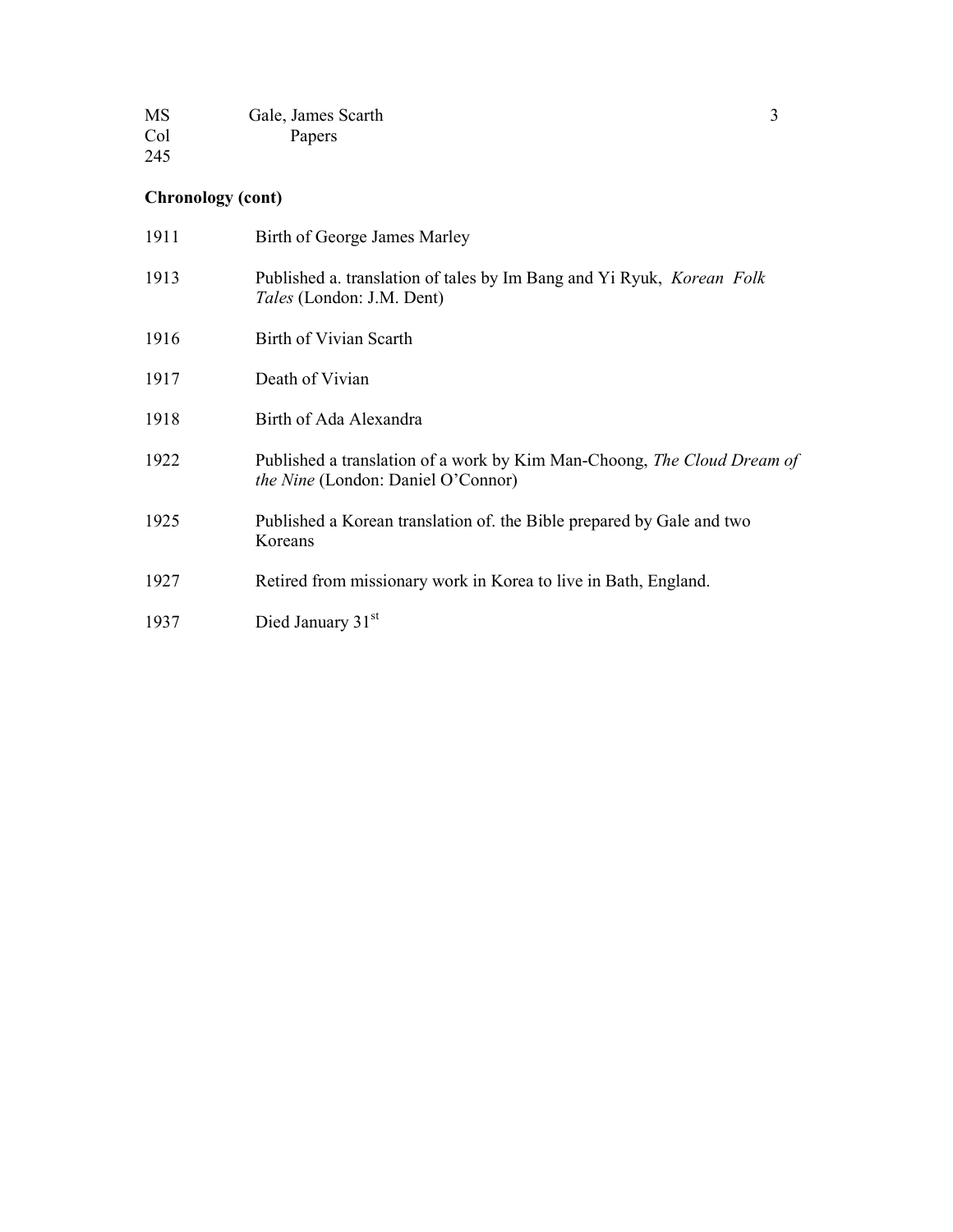| <b>MS</b> | Gale, James Scarth |  |
|-----------|--------------------|--|
| Col       | Papers             |  |
| 245       |                    |  |

# Series List

| <b>Box</b>                | <b>Contents</b>                                                                                                                                                                                                                        |  |
|---------------------------|----------------------------------------------------------------------------------------------------------------------------------------------------------------------------------------------------------------------------------------|--|
| $\mathbf{1}$              | A. Correspondence                                                                                                                                                                                                                      |  |
|                           | Letters Received (1898-1931)<br>Letters Sent (1913 1936)                                                                                                                                                                               |  |
| $1 - 11$                  | <b>B. Literary Works</b>                                                                                                                                                                                                               |  |
|                           | Includes articles, sermons, press clippings, broadsides, manuscript notes,<br>diaries, translations, and historical chronologies dating from Gale's forty-<br>year stay in Korea (1888-1927) and his retirement in England (1927-1937) |  |
|                           | 1. Commonplace books and diaries<br>2. Translations and notes<br>3. Reports (1892-1926)<br>4. Addresses and sermons (1903-1932)<br>5. Lists of books (1917-1926)                                                                       |  |
| 12-13 $\&$                | <b>C. Gale Family Papers</b>                                                                                                                                                                                                           |  |
| mapcase                   | Includes invitations, certificates, passports, and-notes by members of the<br>Gale family.                                                                                                                                             |  |
| <b>Box 14</b><br>Item 15  | <b>D. Korean Manuscripts</b>                                                                                                                                                                                                           |  |
| <b>Box 16</b>             | E. Pictures                                                                                                                                                                                                                            |  |
| <b>Items</b><br>$17 - 18$ | Includes photographs, paintings and maps.                                                                                                                                                                                              |  |
| <b>Boxes</b><br>$19 - 20$ | <b>F. Printed Materials</b>                                                                                                                                                                                                            |  |
|                           | 1. Articles, reports by J.S. Gale<br>2. Articles, reports by others                                                                                                                                                                    |  |
| <b>Box 21</b>             | G. Ephemera                                                                                                                                                                                                                            |  |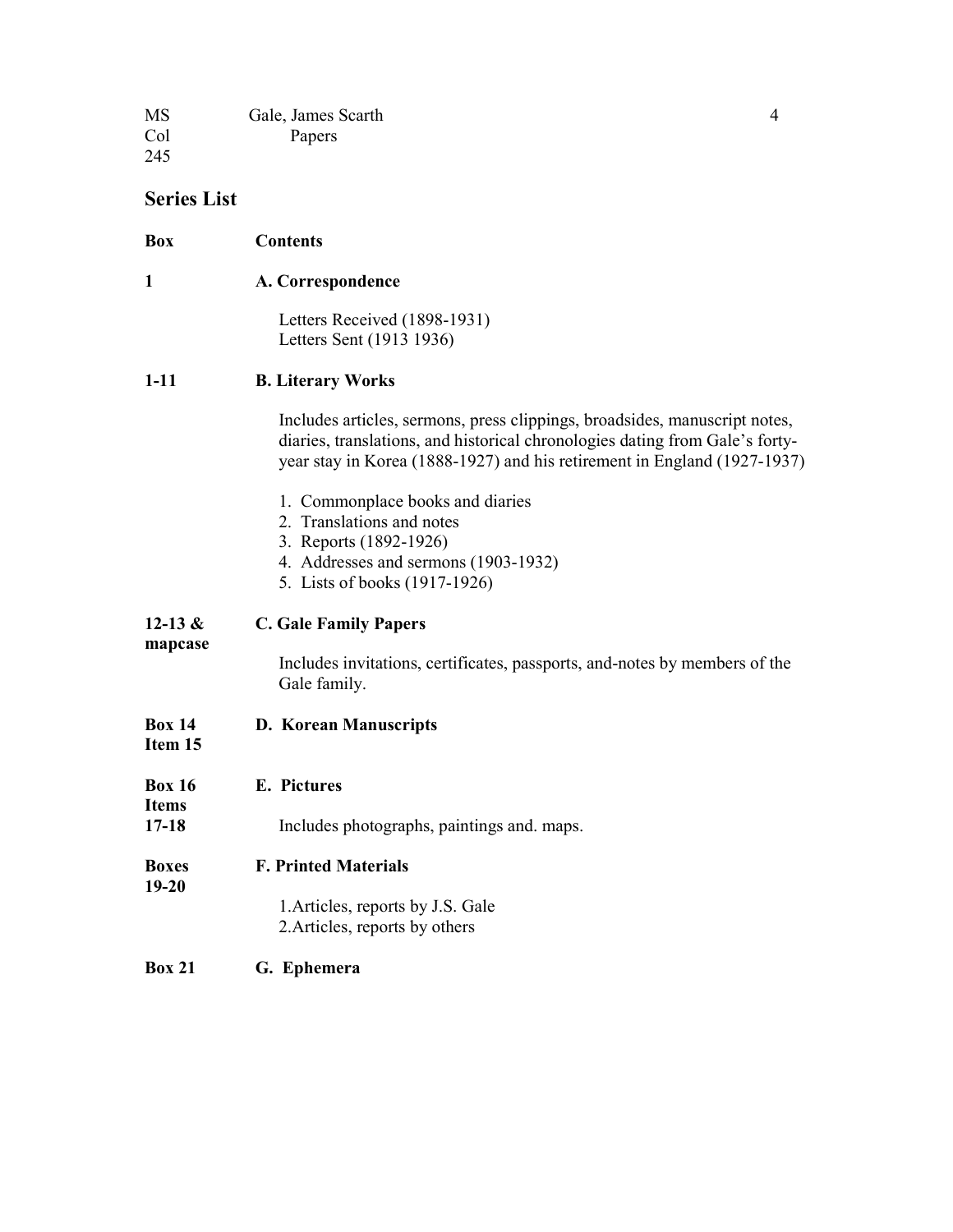| <b>MS</b> | Gale, James Scarth |  |
|-----------|--------------------|--|
| Col       | Papers             |  |
| 245       |                    |  |

## Container List

Box

A. Correspondence

1 Letters received. 1898-1943

Everett Frazar February 23, 1898 British Legation, Seoul August 22, 1901 The White House to the Hon. B.F. Macfarland, Commissioner April 8, 1907 Henry B.F. Macfarland April 9, 1907 Secretary to the President (The White House) May 2, 1907 A.J. Brown, Presbyterian Board of Foreign Missions, New York May 8, 1907 Brothers and sisters of the church, Seoul August 12, 1907 Count Terauchi, Governor General of Chosen April 27, 1912 Bishop Mark Napier Trollope September 20, 1916 Lord Bryce May 24, 1919 Walter T. Swingle June 18, 1924 I. Yamagata (editor, Japanese Christian) December 29. 1925 Walter T. Swingle July 28, 1926 Walter T. Swingle November 22, 1926 Walter T. Swingle November 29, 1926 Walter T. Swingle December 11, 1926 Walter T. Swingle December 13, 1926 Walter T. Swingle January 13, 1927 Lord Lothian (India Office, Whitehall) November 30. 1931 Ethel Underwood to Ada Gale October 6, 1943

#### Letters sent. 1906-1937

The British Legation August 23, 1901 Dr. A.J. Brown March 10, 1906 Mr. McCormick 1913 Mr. McCormick 1914 Mr. McCormick 1915 Lord Brice 1919, May Mr. Pieters April 15, `924 Editor of The National Message [1928-37] Messrs. Paul (Kegan), Trench, Trubner & Co. Brother Winn July 3, 1936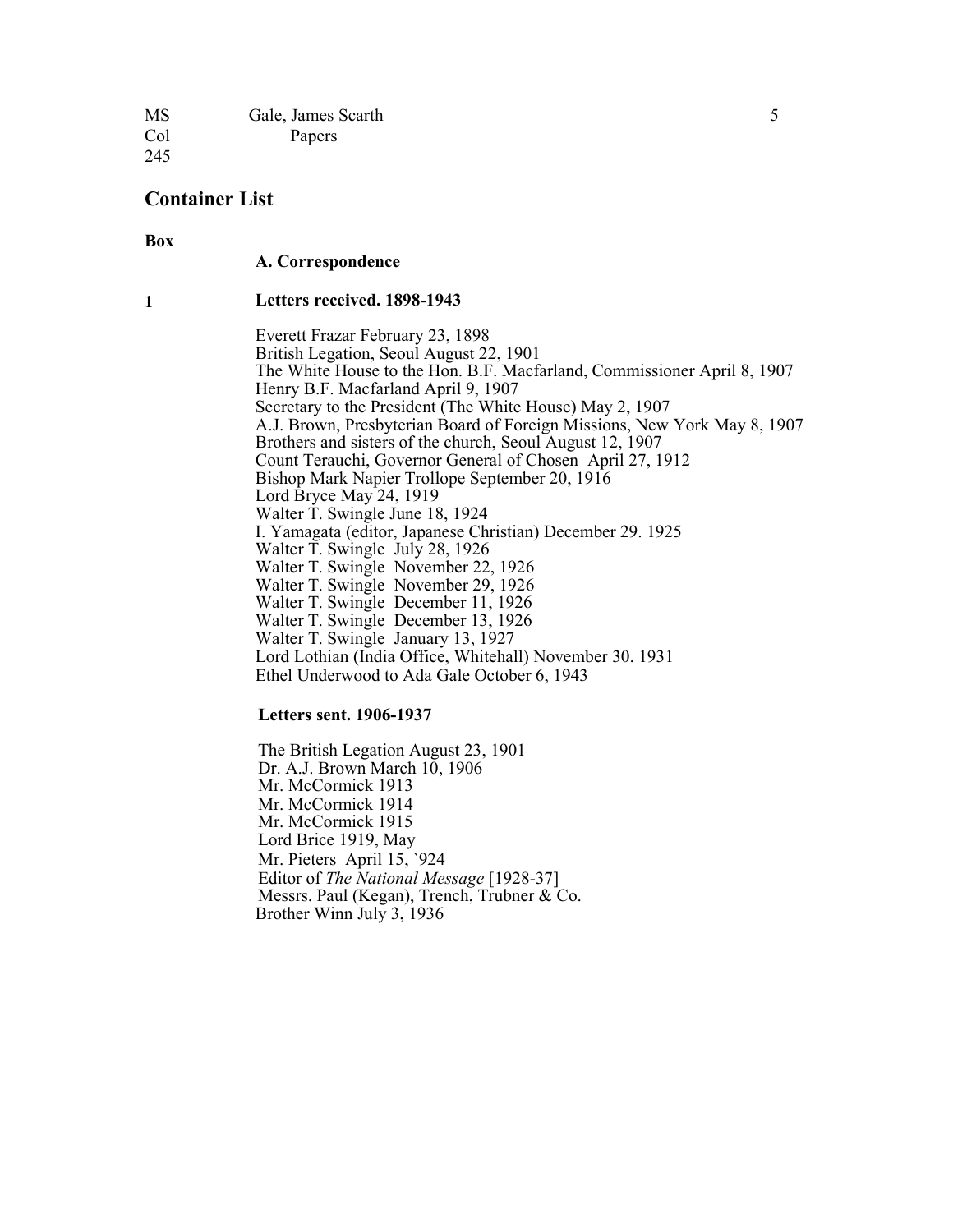Includes articles, sermons, press clippings, broadsides, manuscript notes, diaries, translations, and historical chronologies dating from Gale's forty-year stay in Korea (1888-1927) and. his retirement in England (1927-1937)

## 1. Commonplace books and diaries

| <b>Box</b>       |                                                                                                                                                                                                                                                                                                                                                                                                                                                                                                                                                                                                                                                                                               |
|------------------|-----------------------------------------------------------------------------------------------------------------------------------------------------------------------------------------------------------------------------------------------------------------------------------------------------------------------------------------------------------------------------------------------------------------------------------------------------------------------------------------------------------------------------------------------------------------------------------------------------------------------------------------------------------------------------------------------|
| $\mathbf{1}$     | Account of J.S. Gale's journey on the Trans-Siberian Railway 1903<br>Book of Press Clippings (Seoul Press, Japan Daily Mail, North British<br>Daily Mail etc.) Includes reviews of his books, his articles, letters.                                                                                                                                                                                                                                                                                                                                                                                                                                                                          |
| $\boldsymbol{2}$ | Diaries 1, 2, 5-7                                                                                                                                                                                                                                                                                                                                                                                                                                                                                                                                                                                                                                                                             |
| 3                | Diaries 8, 10-14                                                                                                                                                                                                                                                                                                                                                                                                                                                                                                                                                                                                                                                                              |
| 4                | Diaries 15-19                                                                                                                                                                                                                                                                                                                                                                                                                                                                                                                                                                                                                                                                                 |
| 5                | Diaries 20-21; diary for 1925                                                                                                                                                                                                                                                                                                                                                                                                                                                                                                                                                                                                                                                                 |
|                  | 2. Translations and writings<br>(a) $1888-1927$                                                                                                                                                                                                                                                                                                                                                                                                                                                                                                                                                                                                                                               |
| 6                | Against the tiger<br>Analects of Confucius (3 notebooks)<br>An Chook. Two poems<br>Avenged by the gods<br>The Bible<br>The Bible (April 26, 1902)<br>The Bible - as to Asia by Y-Sang--Chai<br>The Bible for the Koreans<br>The Bible - Who was its author, etc.?<br>A book of prayers 1914<br>The break-up of East Asia<br>Broken earthenware<br>The carpenter<br>Cho-Moon-Soo (1590-1645 A.D.)<br>Christmas and New Year<br>Chronological history of Korea covering the period 2333 B.C. to 1600 A.D.<br>Chronological record of dates - literary and famous men (Comparison,<br>between Oriental and European)<br>Chuk-Joo east sea stone<br>Clever dancing girl<br>The cloud of witnesses |

Concerning Korean art

Convictions of the East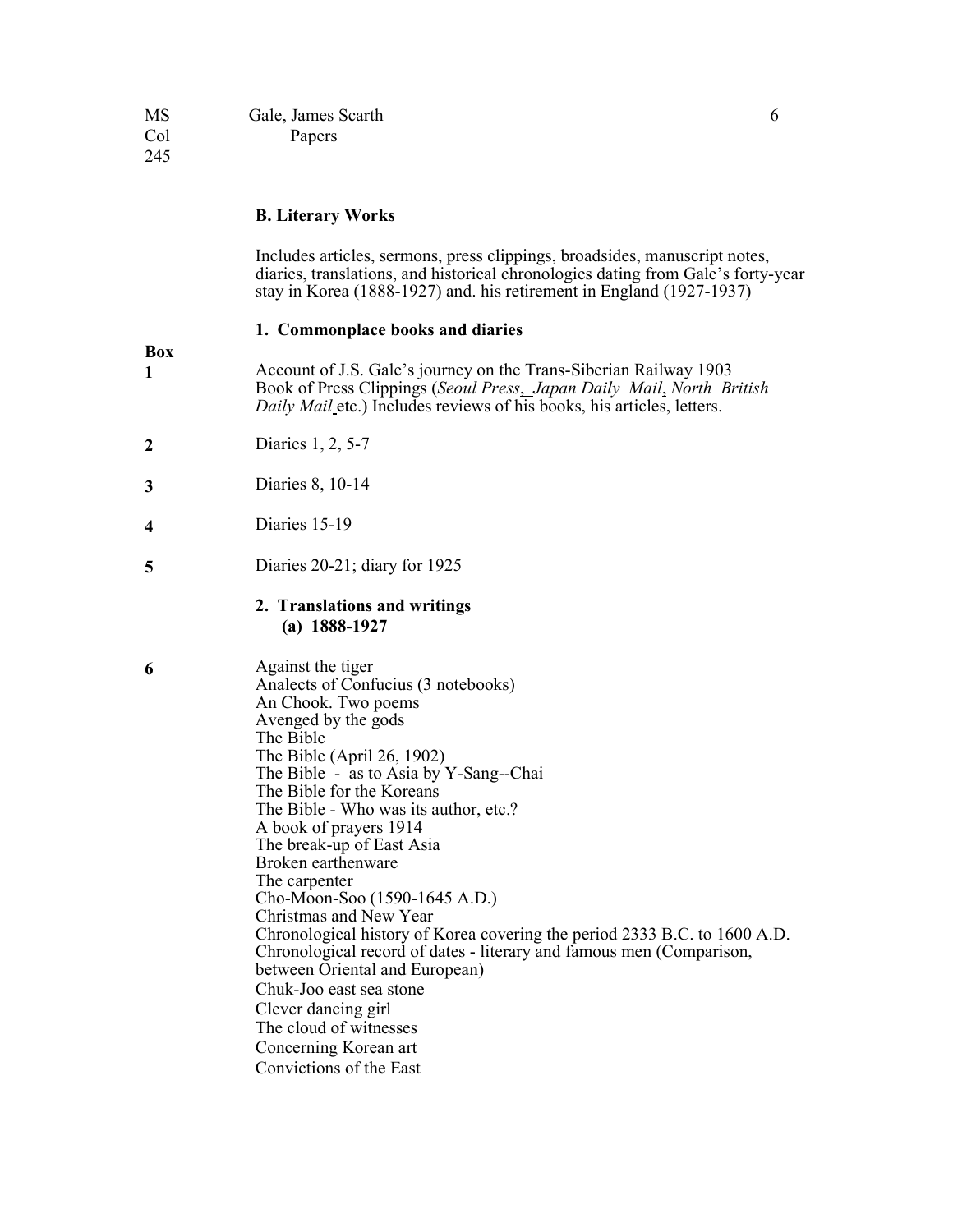| <b>MS</b> | Gale, James Scarth | $\mathbf{r}$ |
|-----------|--------------------|--------------|
| Col       | Papers             |              |
| 245       |                    |              |

# B. Literary Works

#### Box 2. Translations and writings (1888-1927)

| 6 | Current events - Oct. 1922-Feb. 1924<br>The curse<br>Daniel the prophet<br>The delightful station of Chung-Ju<br>A difference of viewpoint<br>A distant landmark of East Asia<br>Disturbances of nature<br>The doctrine of the mean<br>The dog<br>Early Church music (Rome Catacombs)<br>Edict against Christianity (issued in 1839)<br>Establishment of church in Korea (details)<br>Excerpts from manuscripts (typescript)<br>Facets of Korea<br>Fighting cholera in Korea<br>First arrival in Korea 1888<br>First impressions<br>Forty years in Korea<br>Ghosts and goblins<br>Good form<br>The great floods<br>A great good man (Prince' Kesung) by Sung-Hyun '<br>The great learning |
|---|-------------------------------------------------------------------------------------------------------------------------------------------------------------------------------------------------------------------------------------------------------------------------------------------------------------------------------------------------------------------------------------------------------------------------------------------------------------------------------------------------------------------------------------------------------------------------------------------------------------------------------------------------------------------------------------------|
|   | The great learning- (The Higher student's course)<br>His Majesty the king of Korea<br>The historical background [of Korea]                                                                                                                                                                                                                                                                                                                                                                                                                                                                                                                                                                |
| 7 | History of the Korean people Vols. 1-3 (3 notebooks)<br>Home life in Korea<br>In charge of ten thousand devils<br>Introduction - Who is truly great and good?<br>Introduction - Yi-Kyoo-Bo 1168-1241 A.D.<br>John the Baptist<br>Kan Chang (Soy)<br>The Kang (heated floor)<br>Kim-Poo-Sik 1075-1151 A.D.<br>The kingdom of Mrs. Wintershire<br>The king's prayer to the Buddha by Kim Poo-Sik<br>The Ki-Sainq (Dancing girl)<br>Korea in outline<br>Korea - first impressions<br>Korea - its present condition<br>A Korean ancient seal<br>Korean customs of the year by Kwun-Sang-Yong<br>Korean home life<br>Korean literature (2 copies)                                              |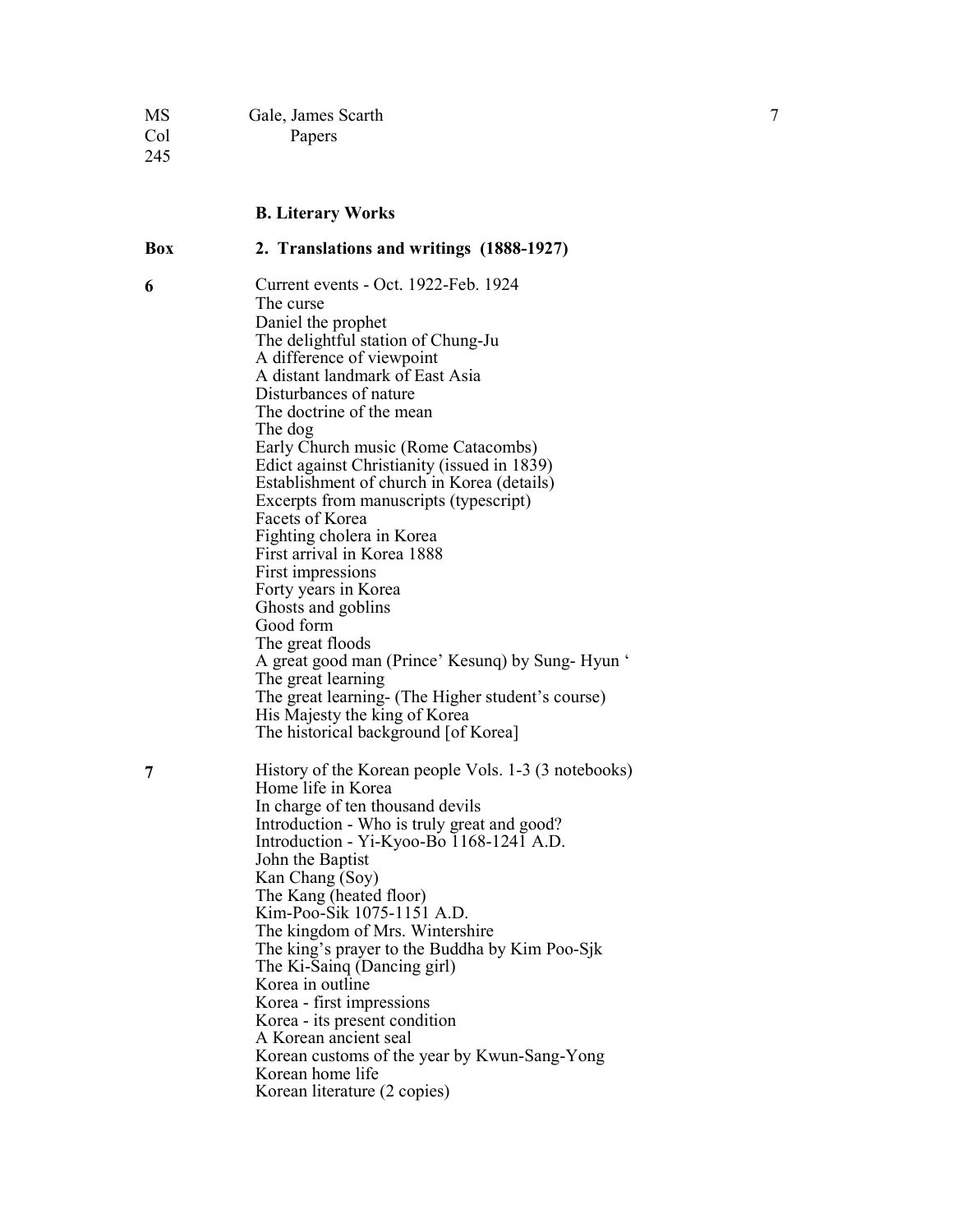| <b>MS</b> | Gale, James Scarth |  |
|-----------|--------------------|--|
| Col       | <b>Papers</b>      |  |
| 245       |                    |  |

### Box

## 7 2. Translations and writings (1888-1927)

Korean literature and history The Korean mind A Korean minister abroad Korean playing- cards Korean porcelain and notes on illustrations of specimens of early Korean ceramic art Korean seekers after God Korean songs Korean songs, poems, etc. Korean spirits Korean texts (Includes Hymn by J.S.G.). The Korean tiger Korean transportation Korea's filial piety Korea's groping after God Korea's noted women Korea's preparation for the Bible Korea's trip to Japan 1719 A.D. [by] Shin-Yoo-Han Language study Last song of the Korean pipe and other poems The life of the Buddha (notebook) List of Koreans with name of Yi A little girl called Hope Lotus Town Church August 1908 The lowly Jesus 8 Mencius (Vols. 1-3, 3 notebooks) The mills of the gods A miracle of modern missions (2 copies) Miscellaneous writings (I and II) (2 notebooks)

Missionary memories - Why I am a missionary A missionary mother The moon and other poems Moses the lawgiver The new Korean doctor Notes of my life Notes on books Notes on English historical dates A.D. 1000-1300 Notes on Korean dress Notes relating to Cloud Dream of the Nine Old Corea (2 copies; 1 notebook, 1 folder) Old Korean stories On literature The Oriental - What he writes about Ouen-Sungi <sub>Korean play</sub> Pastor Keel of Pyeng-Yang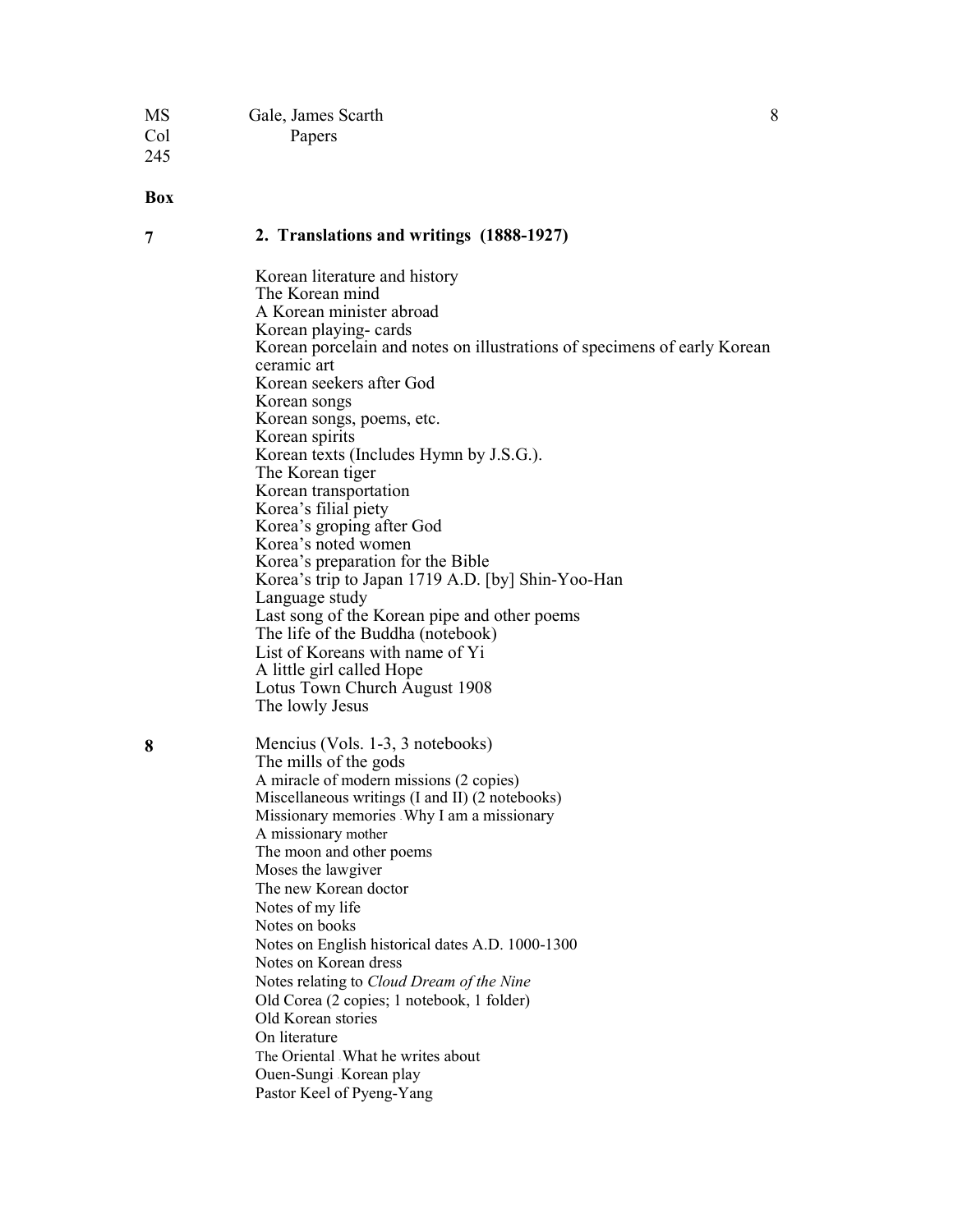| <b>MS</b> | Gale, James Scarth |  |
|-----------|--------------------|--|
| Col       | Papers             |  |
| 245       |                    |  |

Box

# 8 2. Translations and writings (1888-1927)

|   | Pen-pictures of Old Korea (1 notebook)<br>Petite child born in Korea<br>Petition of a Korean girl taken prisoner to Japan (1592)<br>Poem The nervous Westerner<br>Poems by Cheunq-Mong-Ju, Kim-Pyong-Dok, Queen In-Mok, etc.<br>Poems on anniversaries, birthdays, etc. for Mrs. J.S. Gale, etc.<br>Preface to Japanese edition of the T'ong-Kook T' ong-Gam<br>The principles of translation<br>Public preaching                                                                                                                                                                                                                                                                                                                                                                                                                                                                                                                                                                                                                                                                                                                                                                                                                                                                                                         |
|---|---------------------------------------------------------------------------------------------------------------------------------------------------------------------------------------------------------------------------------------------------------------------------------------------------------------------------------------------------------------------------------------------------------------------------------------------------------------------------------------------------------------------------------------------------------------------------------------------------------------------------------------------------------------------------------------------------------------------------------------------------------------------------------------------------------------------------------------------------------------------------------------------------------------------------------------------------------------------------------------------------------------------------------------------------------------------------------------------------------------------------------------------------------------------------------------------------------------------------------------------------------------------------------------------------------------------------|
| 9 | The revival<br>The riddle of the Far East (Japan)<br>A sacrifice on the emperor's birthday (at the Temple of No-Ja) by Choi-Chi-Won<br>The seasons by Yi-Tai-Choong<br>Se-Jong, king and sage<br>Selections from the writings of Yi-Kyoo 1168-1241<br>A.D.<br>A shipwreck (Korean) in 1636 A.D.<br>The Si-Ch'un and Ch'un-Do churches<br>The stone tablet of Moran Pong<br>The story of Choonyang<br>The story of Sim Chung<br>Sundry unconnected extracts<br>T'a-Hong (Red bud)<br>Tai-Tong Ya-Sin by Whang Sin (The Whale at Tsushima)<br>Texts from Korea's sacred books (Bible)<br>That old dragon<br>Thirty-five years after<br>A Thousand years<br>Three great thoughts of Asia<br>Translation of a diary of Korean gentleman's trip from Seoul to Peking 1712-1713<br>A.D. (1 notebook)<br>A trip to Japan 1718 A.D. by Shin-Yoo-Han (1 notebook)<br>A trip to the Diamond Mountains and the east coast by Meun-Wun (1830)<br>(Footprints of the wild goose)<br>The turtle and the rabbit<br>Up to date experiences in East Asia<br>The value of books<br>Vivian Scarth Gale [on the death of JSG's second son]<br>Volcanoes (in Japan)<br>A walk with the literate<br>Wanq-So-Koon Famous Chinese woman<br>What is the Korean to do?<br>What Korea has lost<br>When kings die Ceremony relating to royal funerals |
|   | Why I wanted my wife to be my wife<br>Yi-Sang-Jai Saint and scholar                                                                                                                                                                                                                                                                                                                                                                                                                                                                                                                                                                                                                                                                                                                                                                                                                                                                                                                                                                                                                                                                                                                                                                                                                                                       |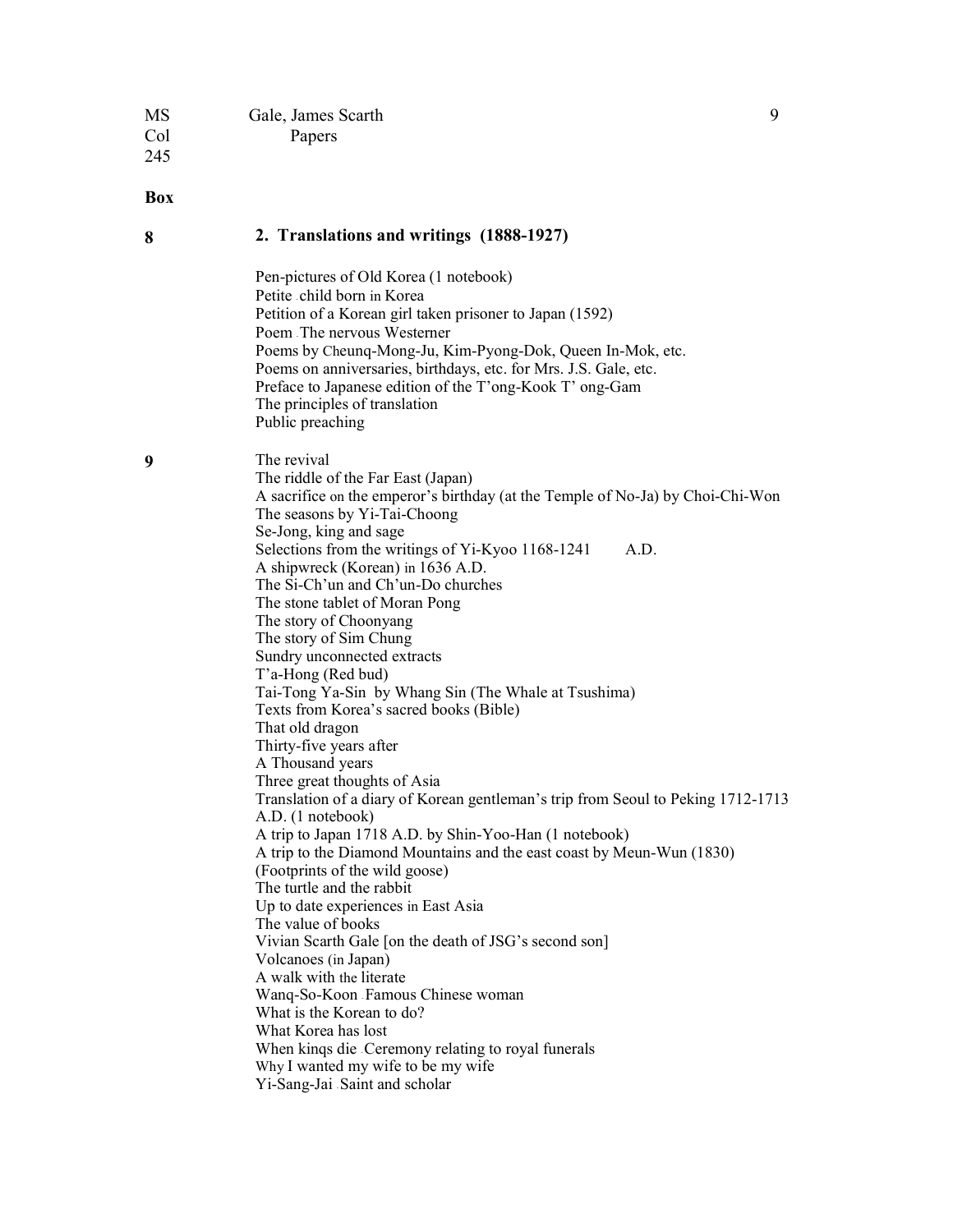## MS Gale, James Scarth 10 Col Papers

245

Box

## 9 2. Translations and writings (1927-1937)

| The young man Kwak<br>The buried tablet of Yoon-Kwan                    |
|-------------------------------------------------------------------------|
| Charles Dickens and oriental writers                                    |
| The Chinama.n speaks                                                    |
| The Countess of Huntingdom                                              |
| Current events and comments (for ladies only)                           |
| Downside Abbey [visit, to Downside Abbey with Bishop Trollope]          |
| <b>Fanny Burney</b>                                                     |
| These fifty years                                                       |
| Korea after 25 years                                                    |
| Korea and Japan                                                         |
| A Landmark in St. Andrew's Parish The Countess of Huntingdon's Cemetery |
| 35, St. James Square, Bath (description)                                |
| Two great Englishmen (Earl of Chatham,                                  |
| Gen. Wolfe, James Cook)                                                 |
| Walter Savage Landor                                                    |

#### 10 3. Reports, 1892-1926

Annual report of J.S. Gale 1908-1909 Annual report (American Presbyterian Mission) 1910-1911, 1917-1918, 1925-1927 Christian Literature Society - reports 1922 and 1923, 1924-1925 Independence for Seoul Sept. 26, 1918 Korea (2 separate reports) Literary report for the Christian Literature Society Jan. 1926 Literary reports, 1923 Missionary activities and reports (1925-1927) Report - 1892 Report of Seoul Station ca. 1910 Report on the International Review of Missions Oct. 1923 (Inter. Missionary Council, Oxford, England) Reports, letters, articles, etc.

## 10 4. Addresses and sermons, 1903-1932

Address to the Friendly Association June 1927 Concerning Korean art England and the Far East - Royal Empire Society Feb. 10, 1932 (summary) The English in the Far East (England and the Far East) Letter to fellow graduates, 1929; J.S.G.'s speech at the 40th reunion, University College, Toronto Letters to Sunday School scholars and teachers Sept. 1918, Nov. 1924, Nov. 1925, Mar. 1926, Dec. 1926 Letters to Sunday Schools supporting J.S.G. 1921-1925 The Lord's prayer, etc. Notes and texts for sermons, and notes on Sanscrit (12 pocket-size notebooks) Order of service, Huntingdon Chapel Sept. 1, 1929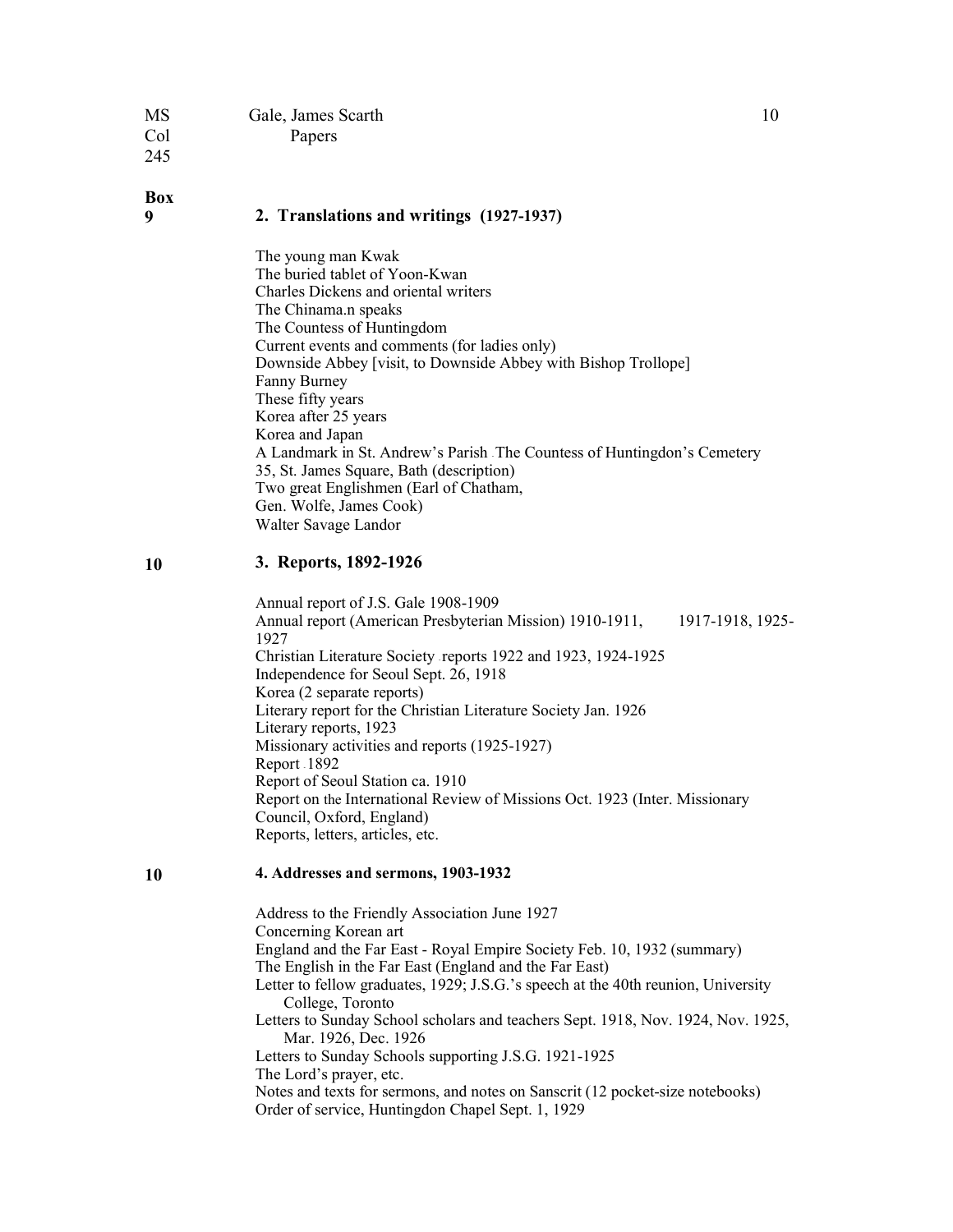| <b>MS</b> | Gale, James Scarth |  |
|-----------|--------------------|--|
| Col       | Papers             |  |

245

Box

#### 10 4. Addresses and sermons, 1903-1932

Sermon delivered on Tract Society Sunday at Seoul, Korea Jan. 17, 1915 Sermon The coming of the Lord draweth nigh Dec. 6, 1903 Social conditions of the East Feb. 1927

## 11 5. Lists of books, 1917-1926

Bibliographic coréenne - Maurice Courant, Lyons, France Books examined (Korean books) Books purchased by Bishop Trollope Jan. 9, 1924 Catalogue of Korean books (for the Christian College) Catalogue of the books of the Chosen Christian College (Korean Department) Classified list of Korean books in the Library of Cong r es s Index of books purchased - - Mr. Genso May 1917 Index of Korean books in Kyung-Sin School Index of Mss books Index of the Kirn-To-Heui Library, Congressional Library Korean books for sale at the Han-Nam-Su-Wun (Paik-Too-Yung) List of books <sub>Korean</sub> collection for the Asiatic Institute List of Korean books January 7, 1925 List of Korean books, Library of Congress March 24, 1927 (2 copies) List of Korean books for Bishop Trollope, 1922 List of Korean books for Dr. Walter T. Swingle Nov. 29, 1926 List of the works of Yi-Kyoo-Bo (Korean poet) with some English titles Mr. Choi's list of books and other lists

## C. Gale Family Papers

Includes certificates, copies of letters, passports, wedding invitations, and writings by members of the Gale family.

12 Certificate electing J.S. Gale Honorary Governor for life of the British and Foreign Bible Society March 1918 Certificates - Tonic Sol-Fa College - Ada L. Sale 1890 Congratulations on J.S. Gale's 60th birthday Congratulations on J.S.G.'s 60th birthday, signedby 26 Methodist friends 1923 Gale. Mrs. J.S. Annual report 1923-1924 - Trip to Manchuria Gale, Mrs. J.S. Current events January 1924 Gale, Ada L. Notes on meeting and marrying J.S.. Gale Gale, Ada L. Notes on the life of J.S. Gale copied by Ada Gale 1943 Gale, Ada L. Trip to Kyoto, Nara and Osaka May 1900 Gale, Rev. Alexander. Sermon [by the uncle of J.S.G.] August-September 1818 Gale, Sarah. Old Korea - Gentleman and lady [by Mrs. Esson McDowell Gale] Dec. 3, 1925 Letters of condolence from the Board of Foreign Missions on the death of J.S. Gale (copies) [In memoriam - notice] Sale, George. Christmas paper [on Christmas in Russia] read [by the father-in-law of J.S.G.] at Yokohama Literary Society Meeting Dec. 1896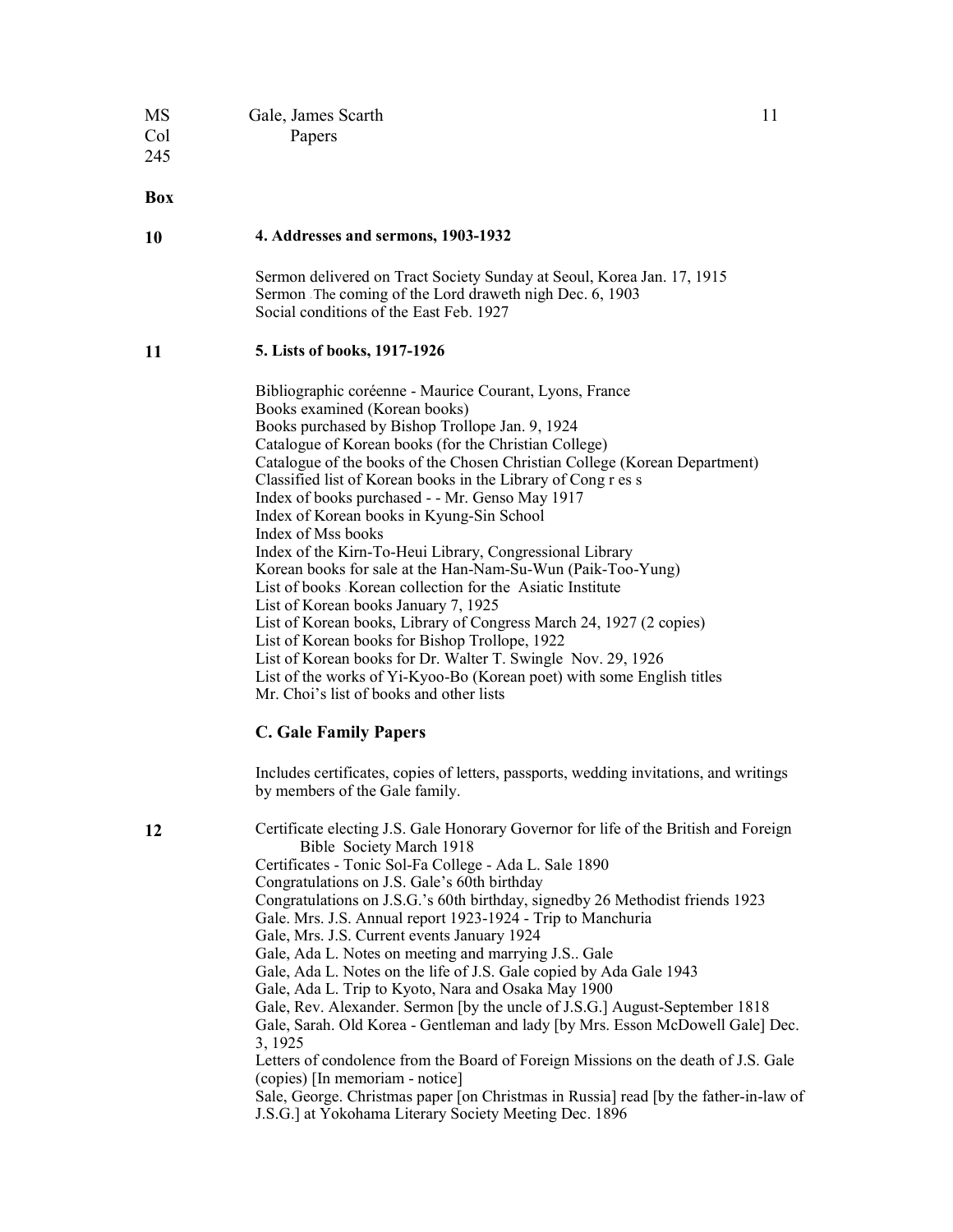## MS Gale, James Scarth 12<br>Col Papers Papers 245

| 12              | <b>Gale Family Papers</b>                                                                                                                                                                                                                                                                                                                                                                                                          |
|-----------------|------------------------------------------------------------------------------------------------------------------------------------------------------------------------------------------------------------------------------------------------------------------------------------------------------------------------------------------------------------------------------------------------------------------------------------|
|                 | Sale, George. Tale of the rat<br>Sale, Vivian M. Circular letter [by the brother- in-law of J.S.G.] May 1898<br>Souvenir of Happy Meeting to J.S.G. - Sidney M. Reid Nov. 1924<br>Wedding invitation - J.S.G. to Ada L. Sale 1910<br>Wedding invitation - Sarah Ann Heron to Esson N. Gale 1910                                                                                                                                    |
| 12 &<br>mapcase | Passports and certificates of registration 1889-1910                                                                                                                                                                                                                                                                                                                                                                               |
| 13              | [Farewell message to J.S. Gale from Yang-Chun- Paik, etc.] 1927<br>[Names of Koreans who were present]                                                                                                                                                                                                                                                                                                                             |
| 14              | D. Korean manuscripts Collected by Gale                                                                                                                                                                                                                                                                                                                                                                                            |
|                 | Includes bound manuscripts, some with paintings or drawings                                                                                                                                                                                                                                                                                                                                                                        |
| Item 15         | [Yuzhi Appointments by the Emperor of the Ching Dynasty]                                                                                                                                                                                                                                                                                                                                                                           |
|                 | E. Photographs                                                                                                                                                                                                                                                                                                                                                                                                                     |
|                 | Includes photographs, paintings and printed maps                                                                                                                                                                                                                                                                                                                                                                                   |
| 16              | Four small Korean paintings<br>Group wedding photograph addressed to Rev. Gale's wife dated June 13, 1917 from<br>Saw-Chong-On<br>Map of Korea with photographs of the Royal Family, etc<br>Photograph of one of the main gates, Seoul, Korea<br>Printed pictures for Cloud Dream of the Nine<br>Replica of Bretschnelder's map of Peking and district 1875<br>Series of 5 watercolour paintings bound in book form (in blue case) |
| Item 17         | Series of 13 large scale maps of Korean provinces (printed)                                                                                                                                                                                                                                                                                                                                                                        |
| Item 18         | Atlas of China and. Korea, 1913. (printed)                                                                                                                                                                                                                                                                                                                                                                                         |
|                 | <b>F. Printed Materials</b>                                                                                                                                                                                                                                                                                                                                                                                                        |
| 19              | 1. Articles, reports by J.S. Gale                                                                                                                                                                                                                                                                                                                                                                                                  |
|                 | The Bible. [pamphlet]<br>"Canadians in Korea." The United Church Record. October 1931<br>"A Foreigner's glimpse of Peking."<br>North China Herald. October 13, 1923<br>Happy Ye. [pamphlet] Seoul, Korea: Methodist Publishing House.                                                                                                                                                                                              |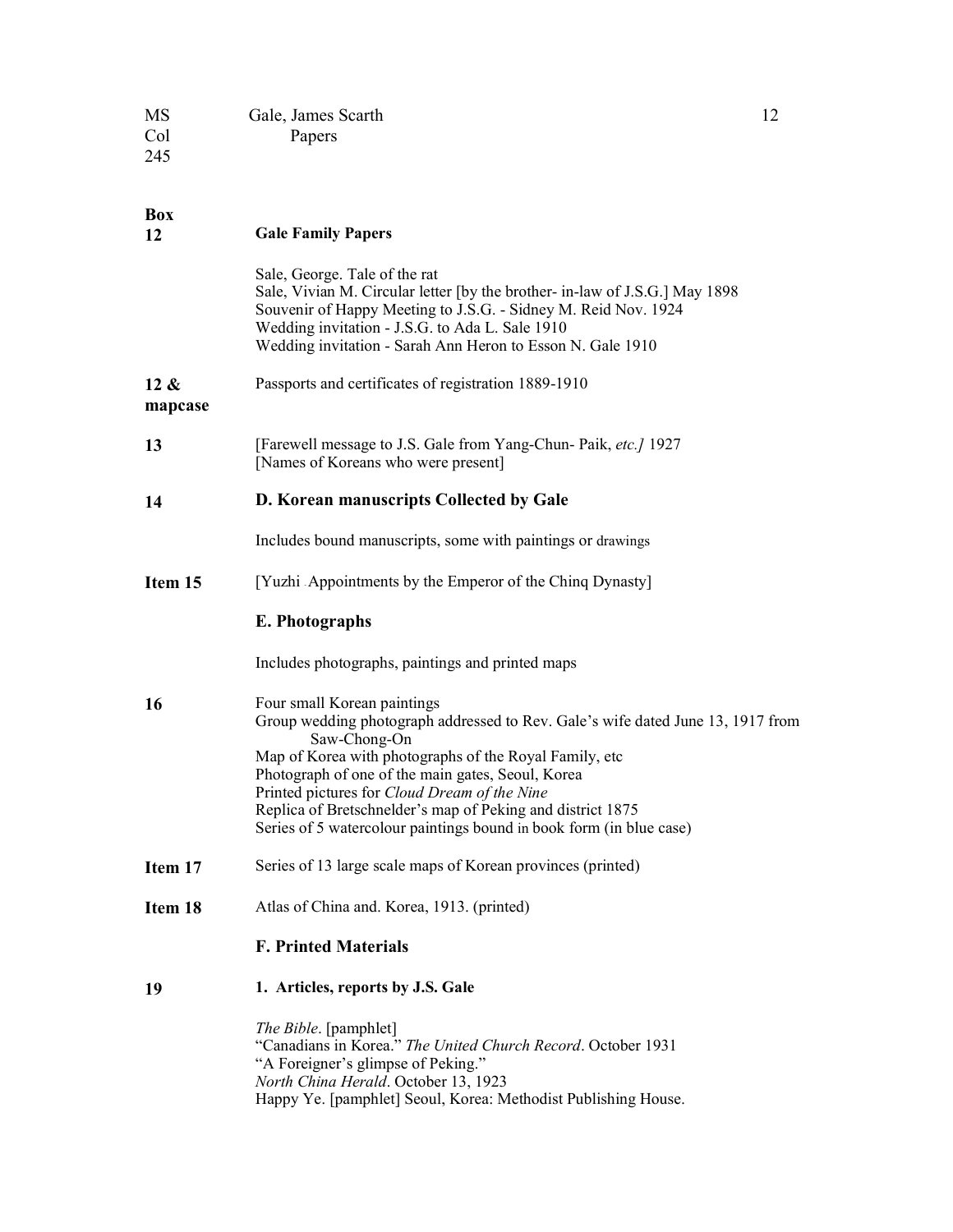245

Box<br>19

## 1. Articles, reports by J.S. Gale

|    | The Korea Magazine. August 1918. Vol. 2, no. 8.<br>The Open Court Monthly Magazine. February 1918. Vol. 32, no. 2, no. 7~1.<br>"The Religion of Korea." [no source] 12 p.<br>"Spotlights on Urashima Taro." Japan Times. (July 31, 1938)<br>Transactions of the Korea Branch of the Royal Asiatic Society. Vol. 1 (1900); 4,<br>Pt. $4(1912)$ ; 13 (1922); 15 (1924)<br>"What happened when mother became a Christian." Field Dispatches Jan. 1915.<br>$(2 \text{ copies})$                                                                                                                                                                                        |
|----|--------------------------------------------------------------------------------------------------------------------------------------------------------------------------------------------------------------------------------------------------------------------------------------------------------------------------------------------------------------------------------------------------------------------------------------------------------------------------------------------------------------------------------------------------------------------------------------------------------------------------------------------------------------------|
|    | 2. Articles,, reports by others                                                                                                                                                                                                                                                                                                                                                                                                                                                                                                                                                                                                                                    |
|    | Chronology of dates of Korean history as compared with the West<br>(2333 B.C.-1910 A.D.) [annotations by J.S.G.]<br>Dunlap, Rev. E.P. "A Popular Preacher." New York: Board of Foreign Missions of<br>the Presbyterian Church of the USA<br>Ha-Yun Yi, David. "A Comparative Approach to Korean Literature." Korean Report<br>(February, 1962), 8-12.<br>Memoirs of Rev. Alexander Gale [uncle of J.S.G.] 1800-1854 Knox College<br>Monthly.<br>Syngman Rhee [newspapers clippings]<br>"Wide-Awake Japanese Christians." New York: Board of Foreign Missions of the<br>Presbyterian Church of the USA.<br>[About art - in Korean]<br>[Buddhistic text - in Korean] |
| 20 | Transactions of the Korea Branch of the RoyalAsiatic Society. Vol. 9 (1918); 12<br>$(1922); 14 (1923); 17 (1927); 20 (1931)~22 (1933); 23 Pt. 2 (1934); 24 (1935); 26$<br>(1936)                                                                                                                                                                                                                                                                                                                                                                                                                                                                                   |
|    | G. Ephemera                                                                                                                                                                                                                                                                                                                                                                                                                                                                                                                                                                                                                                                        |
| 21 | Horace Grant Underwood baptised Seoul, Korea March 31, 1918<br>Invitation from Governor General of Chosen May 31, 1912<br>Personal cards Prince Henry of Prussia, etc.<br>Personal report of Horace H. Underwood, Seoul, 1(orea, to the Presbyterian Board of<br>Foreign Missions 1940-1942<br>Poems by others collected by Gale<br>Program of band music German Naval band, S.M.S. Deutschland, Aug. 8, 1899<br>performed at J.S.G.'s home at Gensan, Korea (visit to Korea of Prince Henry<br>of Prussia)<br>Photocopies of Korean material (numbered and described. as "envelopes" and.<br>"cases")                                                             |
| 22 | Gale Centennary Celebrations to Commemorate the arrival of James S. Gale in                                                                                                                                                                                                                                                                                                                                                                                                                                                                                                                                                                                        |

22 oversize

Korea, 1888